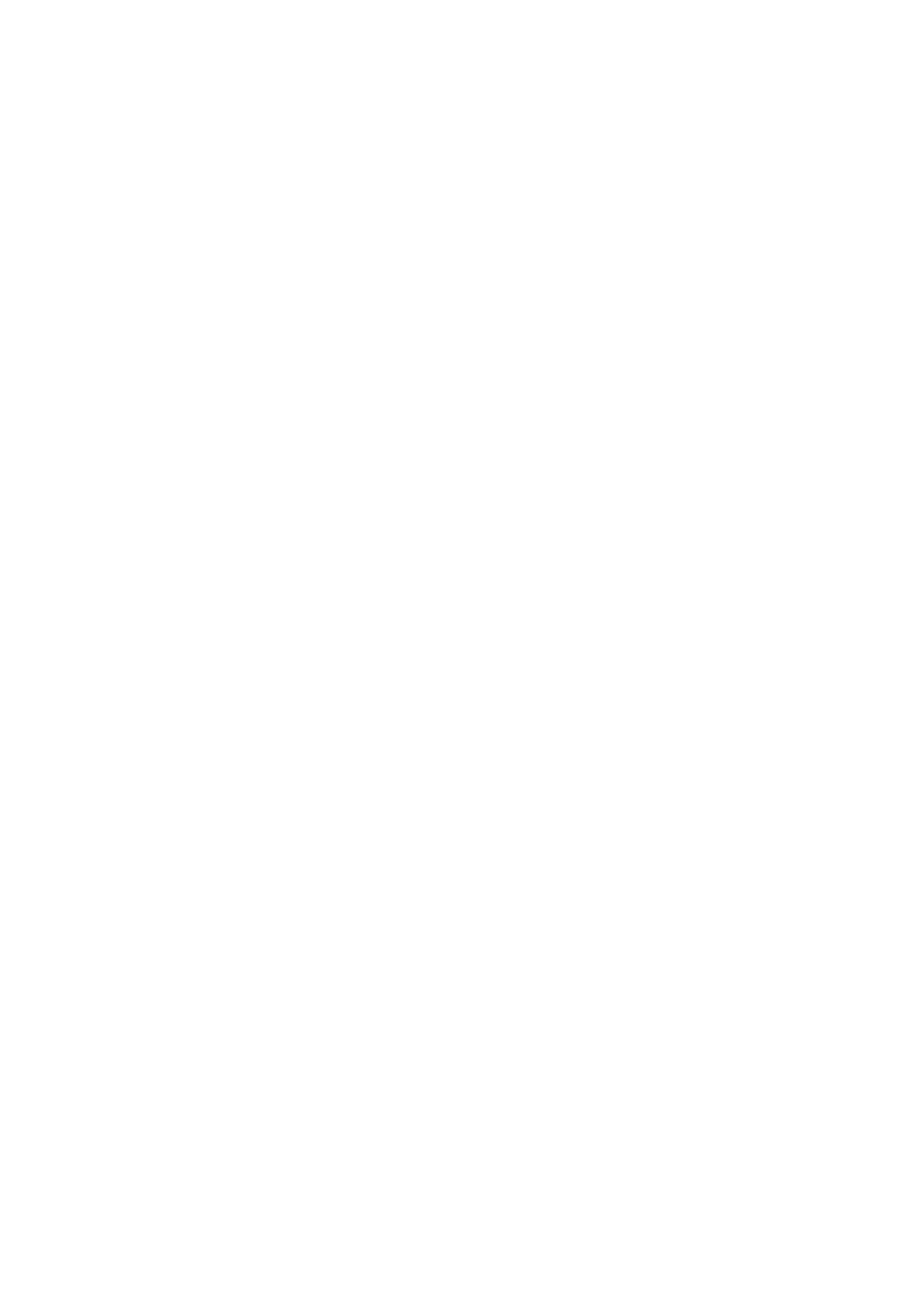

*Figure 3. Normal central DXA (lumbar spine, GE Lunar Prodigy device)*



*Figure 4. Large right adrenal tumour with liver invasion at abdominal ultrasound (different sections)*

mour. It is less possible to be associated with a synchronous medullary thyroid cancer since the values of calcitonin were only mildly increased and the thyroid ultrasound pattern was not suggestive. Fine needle aspiration might have been an investigational tool but not a feasible option due to the emergency aspect. MEN 2A (multiple endocrine neoplasia) syndrome also involves at least one adrenal tumour and increased calcitonin but this was not such a case (11). However, adrenocortical carcinoma as this case is usually included in classification of neuroendocrine tumours (12).

## **Cancer-related hypercalcemia**

In this case hypercalcemia was a paraneoplasic expression which was not caused by bone metastasis as revealed by whole body bone scintigram but most probable by adrenal cancer-derivate PTH related protein (PTHrP) (13). The suppression of PTH seems consecutive to hypercalemia while DXA exam was irrelevant for the present circumstance (14). Up to 30% of malignancies associate high serum calcium and it usually represents a poor prognosis (14). PTHrP production or humoral hypercalcemia represents the most common subtype of hypercalcemia but PTHrP is not assessed in daily practice (15,16).

#### **Adrenocortical carcinoma-associated anaemia**

In this particular case the clinical presentation a part from abdominal pain and mass was marked by rapidly deterioration of haemoglobin levels. All the hematologic tests showed that the only cause was most probably intra-tumour haemorrhage. The potential alternative mechanisms are: primary adrenal insufficiency in cases with adrenal cancer and contralateral metastases that display more than 90% from adrenal parenchyma, male hypog